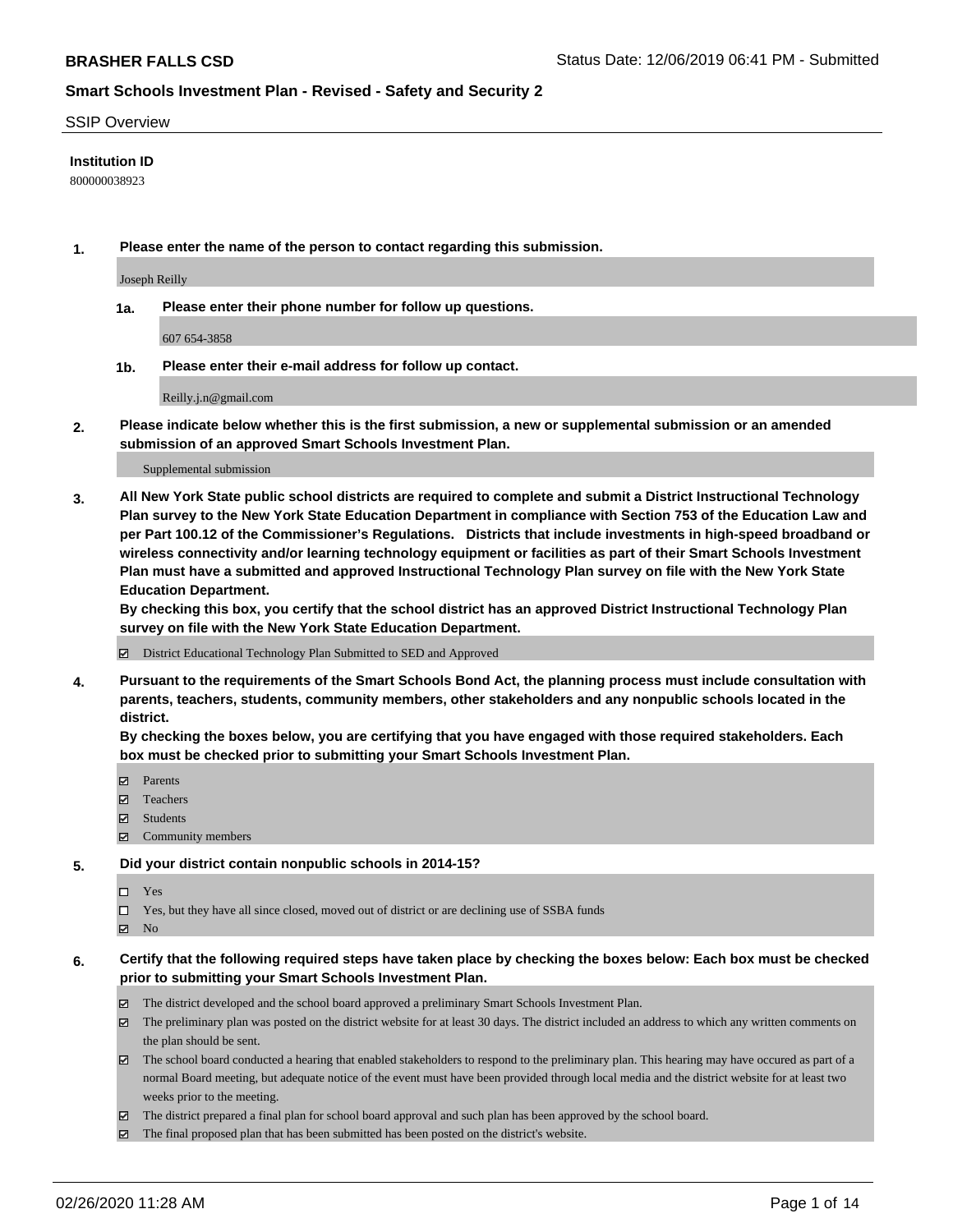SSIP Overview

**6a. Please upload the proposed Smart Schools Investment Plan (SSIP) that was posted on the district's website, along with any supporting materials. Note that this should be different than your recently submitted Educational Technology Survey. The Final SSIP, as approved by the School Board, should also be posted on the website and remain there during the course of the projects contained therein.**

UTF-8142945-fea25b9c-f975-46dc-9ce4-568b8cacb65f.pdf

**6b. Enter the webpage address where the final Smart Schools Investment Plan is posted. The Plan should remain posted for the life of the included projects.**

https://4.files.edl.io/5816/03/18/19/165331-45f9a9c0-cc47-4835-9a64-0700ed6232e3.pptx

**7. Please enter an estimate of the total number of students and staff that will benefit from this Smart Schools Investment Plan based on the cumulative projects submitted to date.**

1,089

**8. An LEA/School District may partner with one or more other LEA/School Districts to form a consortium to pool Smart Schools Bond Act funds for a project that meets all other Smart School Bond Act requirements. Each school district participating in the consortium will need to file an approved Smart Schools Investment Plan for the project and submit a signed Memorandum of Understanding that sets forth the details of the consortium including the roles of each respective district.**

 $\Box$  The district plans to participate in a consortium to partner with other school district(s) to implement a Smart Schools project.

### **9. Please enter the name and 6-digit SED Code for each LEA/School District participating in the Consortium.**

| Partner LEA/District | <b>ISED BEDS Code</b> |
|----------------------|-----------------------|
| (No Response)        | (No Response)         |

### **10. Please upload a signed Memorandum of Understanding with all of the participating Consortium partners.**

(No Response)

**11. Your district's Smart Schools Bond Act Allocation is:**

\$1,267,379

### **12. Final 2014-15 BEDS Enrollment to calculate Nonpublic Sharing Requirement**

|            | <b>Public Enrollment</b> | Nonpublic Enrollment | <b>Total Enrollment</b> | l Nonpublic Percentage |
|------------|--------------------------|----------------------|-------------------------|------------------------|
| Enrollment | 991                      |                      | 991.00                  | 0.00                   |

**13. This table compares each category budget total, as entered in that category's page, to the total expenditures listed in the category's expenditure table. Any discrepancies between the two must be resolved before submission.**

|                                          | Sub-Allocations | <b>Expenditure Totals</b> | Difference |
|------------------------------------------|-----------------|---------------------------|------------|
| <b>School Connectivity</b>               | 0.00            | 0.00                      | 0.00       |
| Connectivity Projects for<br>Communities | 0.00            | 0.00                      | 0.00       |
| Classroom Technology                     | 0.00            | 0.00                      | 0.00       |
| Pre-Kindergarten Classrooms              | 0.00            | 0.00                      | 0.00       |
| Replace Transportable<br>Classrooms      | 0.00            | 0.00                      | 0.00       |
| High-Tech Security Features              | 200,994.00      | 200,994.00                | 0.00       |
| Nonpublic Loan                           | 0.00            | 0.00                      | 0.00       |
| Totals:                                  |                 |                           |            |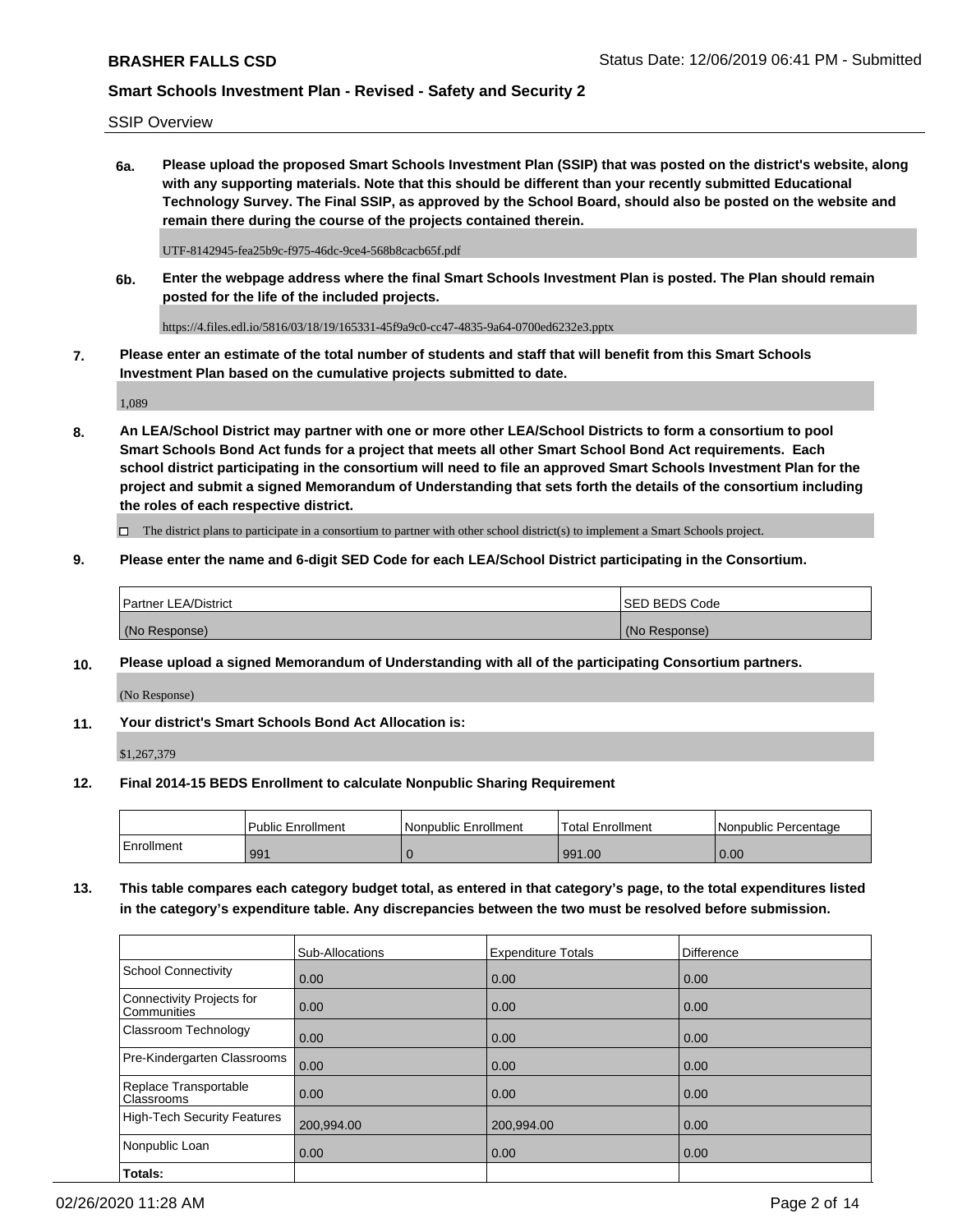SSIP Overview

| 200,994         | 200,994            |                   |
|-----------------|--------------------|-------------------|
| Sub-Allocations | Expenditure Totals | <b>Difference</b> |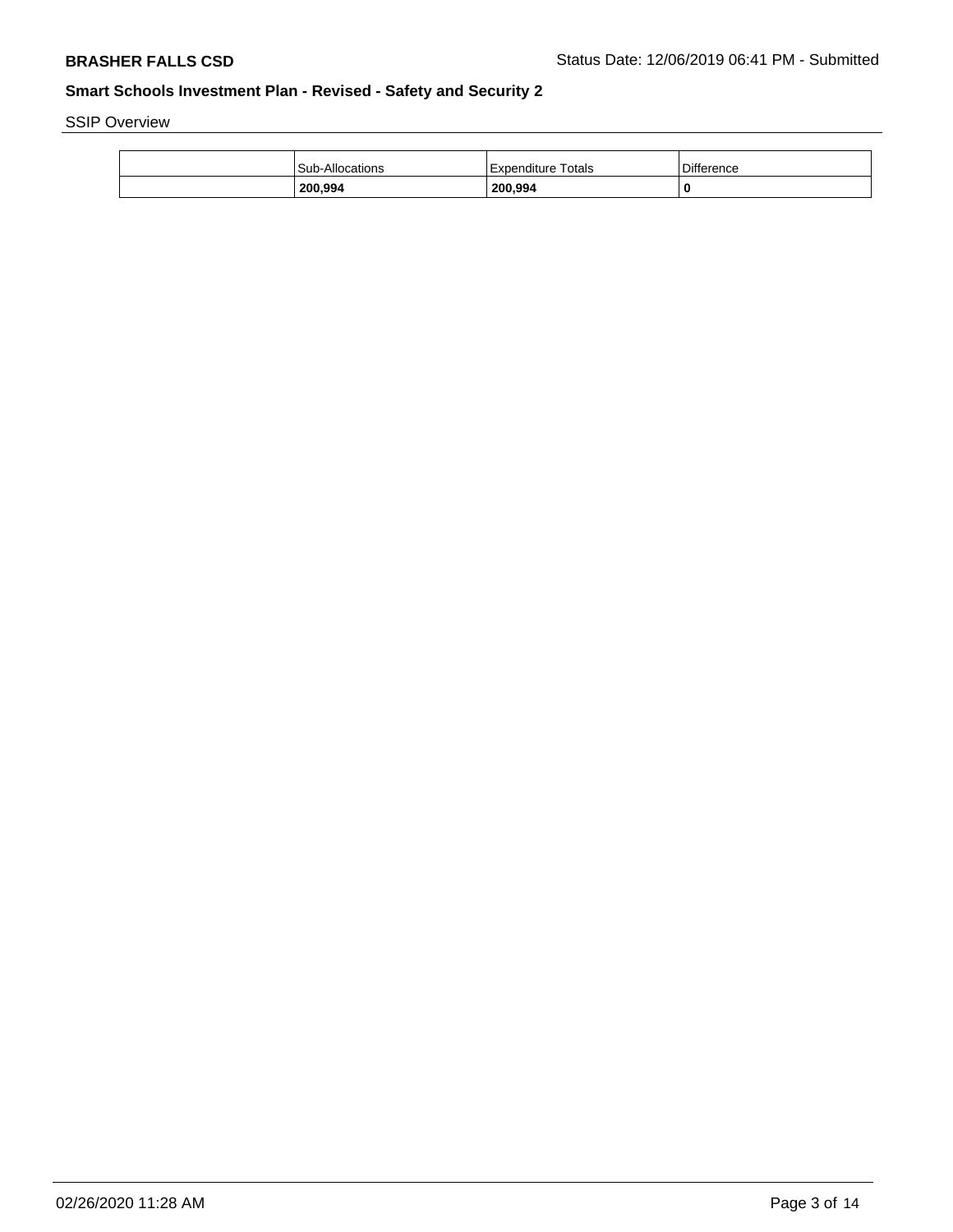School Connectivity

- **1. In order for students and faculty to receive the maximum benefit from the technology made available under the Smart Schools Bond Act, their school buildings must possess sufficient connectivity infrastructure to ensure that devices can be used during the school day. Smart Schools Investment Plans must demonstrate that:**
	- **• sufficient infrastructure that meets the Federal Communications Commission's 100 Mbps per 1,000 students standard currently exists in the buildings where new devices will be deployed, or**
	- **• is a planned use of a portion of Smart Schools Bond Act funds, or**
	- **• is under development through another funding source.**

**Smart Schools Bond Act funds used for technology infrastructure or classroom technology investments must increase the number of school buildings that meet or exceed the minimum speed standard of 100 Mbps per 1,000 students and staff within 12 months. This standard may be met on either a contracted 24/7 firm service or a "burstable" capability. If the standard is met under the burstable criteria, it must be:**

**1. Specifically codified in a service contract with a provider, and**

**2. Guaranteed to be available to all students and devices as needed, particularly during periods of high demand, such as computer-based testing (CBT) periods.**

**Please describe how your district already meets or is planning to meet this standard within 12 months of plan submission.**

(No Response)

**1a. If a district believes that it will be impossible to meet this standard within 12 months, it may apply for a waiver of this requirement, as described on the Smart Schools website. The waiver must be filed and approved by SED prior to submitting this survey.**

 $\Box$  By checking this box, you are certifying that the school district has an approved waiver of this requirement on file with the New York State Education Department.

**2. Connectivity Speed Calculator (Required). If the district currently meets the required speed, enter "Currently Met" in the last box: Expected Date When Required Speed Will be Met.**

|                  | l Number of     | Required Speed | Current Speed in | Expected Speed | Expected Date                        |
|------------------|-----------------|----------------|------------------|----------------|--------------------------------------|
|                  | <b>Students</b> | In Mbps        | <b>Mbps</b>      | to be Attained | When Required                        |
|                  |                 |                |                  |                | Within 12 Months 1Speed Will be Met1 |
| Calculated Speed | (No Response)   | 0.00           | (No Response)    | (No Response)  | l (No Response)                      |

**3. Describe how you intend to use Smart Schools Bond Act funds for high-speed broadband and/or wireless connectivity projects in school buildings.**

(No Response)

**4. Describe the linkage between the district's District Instructional Technology Plan and how the proposed projects will improve teaching and learning. (There should be a link between your response to this question and your responses to Question 1 in Section IV - NYSED Initiatives Alignment: "Explain how the district use of instructional technology will serve as a part of a comprehensive and sustained effort to support rigorous academic standards attainment and performance improvement for students."** 

**Your answer should also align with your answers to the questions in Section II - Strategic Technology Planning and the associated Action Steps in Section III - Action Plan.)**

(No Response)

**5. If the district wishes to have students and staff access the Internet from wireless devices within the school building, or in close proximity to it, it must first ensure that it has a robust Wi-Fi network in place that has sufficient bandwidth to meet user demand.**

**Please describe how you have quantified this demand and how you plan to meet this demand.**

(No Response)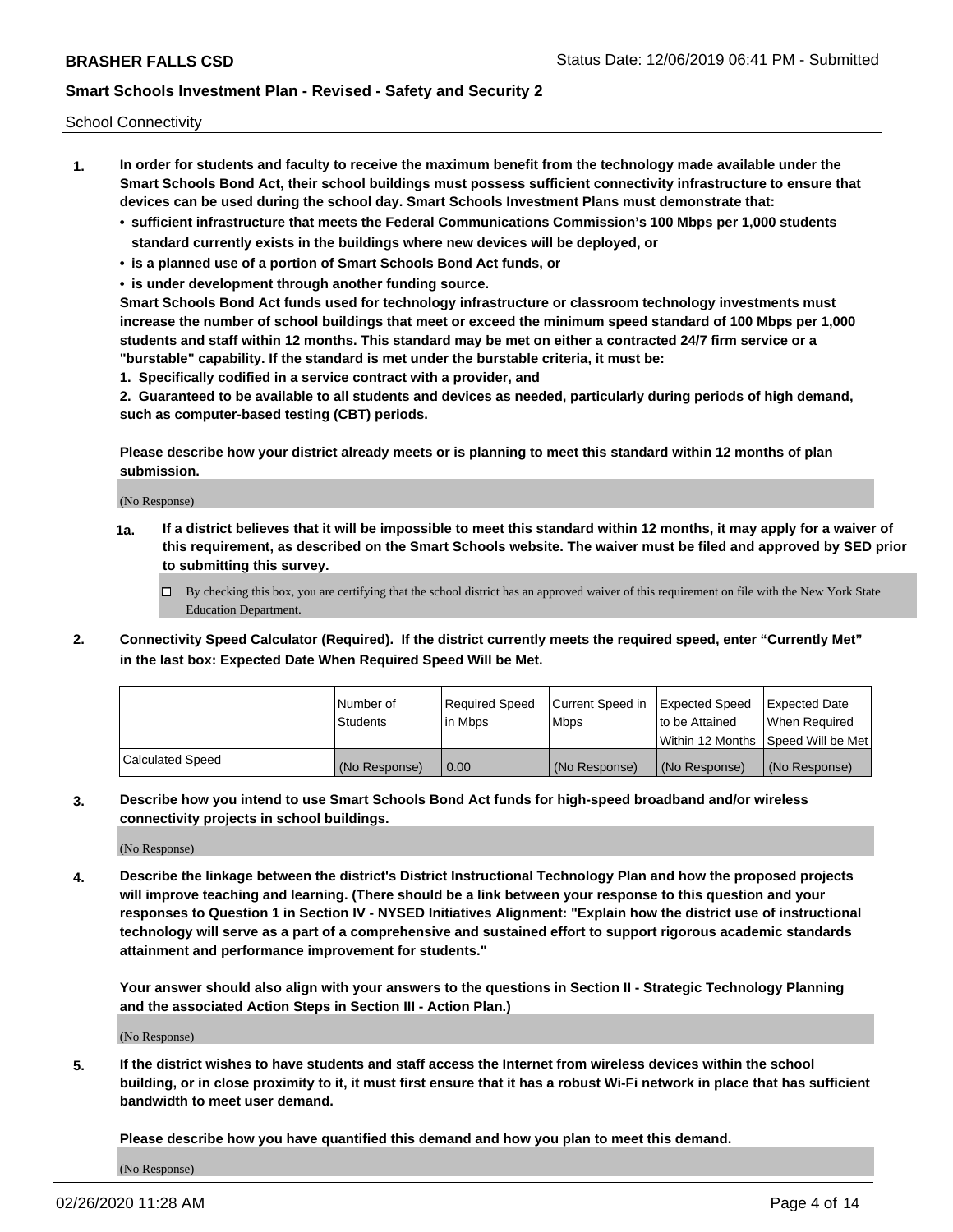School Connectivity

**6. Smart Schools plans with any expenditures in the School Connectivity category require a project number from the Office of Facilities Planning. Districts must submit an SSBA LOI and receive project numbers prior to submitting the SSIP. As indicated on the LOI, some projects may be eligible for a streamlined review and will not require a building permit.**

**Please indicate on a separate row each project number given to you by the Office of Facilities Planning.**

| Project Number |  |
|----------------|--|
| (No Response)  |  |

**7. Certain high-tech security and connectivity infrastructure projects may be eligible for an expedited review process as determined by the Office of Facilities Planning.**

### **Was your project deemed eligible for streamlined review?**

(No Response)

### **8. Include the name and license number of the architect or engineer of record.**

| Name          | License Number |
|---------------|----------------|
| (No Response) | (No Response)  |

### **9. Public Expenditures – Loanable (Counts toward the nonpublic loan calculation)**

| Select the allowable expenditure type.<br>Repeat to add another item under each type. | <b>PUBLIC</b> Items to be<br>l Purchased | Quantity         | l Cost Per Item  | <b>Total Cost</b> |
|---------------------------------------------------------------------------------------|------------------------------------------|------------------|------------------|-------------------|
| (No Response)                                                                         | (No Response)                            | (No<br>Response) | (No<br>Response) | 0.00              |
|                                                                                       |                                          | 0                | 0.00             |                   |

## **10. Public Expenditures – Non-Loanable (Does not count toward nonpublic loan calculation)**

| Select the allowable expenditure<br>type.<br>Repeat to add another item under<br>each type. | <b>PUBLIC</b> Items to be purchased | Quantity      | Cost per Item | <b>Total Cost</b> |
|---------------------------------------------------------------------------------------------|-------------------------------------|---------------|---------------|-------------------|
| (No Response)                                                                               | (No Response)                       | (No Response) | (No Response) | 0.00              |
|                                                                                             |                                     |               | 0.00          |                   |

### **11. Final 2014-15 BEDS Enrollment to calculate Nonpublic Sharing Requirement (no changes allowed.)**

|            | Public Enrollment | Nonpublic Enrollment | Total Enrollment | l Nonpublic Percentage |
|------------|-------------------|----------------------|------------------|------------------------|
| Enrollment | 991               |                      | 991.00           | 0.00                   |

### **12. Total Public Budget - Loanable (Counts toward the nonpublic loan calculation)**

|                                                      | Public Allocations | <b>Estimated Nonpublic Loan</b><br>Amount | Estimated Total Sub-Allocations |
|------------------------------------------------------|--------------------|-------------------------------------------|---------------------------------|
| Network/Access Costs                                 | (No Response)      | 0.00                                      | 0.00                            |
| School Internal Connections and<br><b>Components</b> | (No Response)      | 0.00                                      | 0.00                            |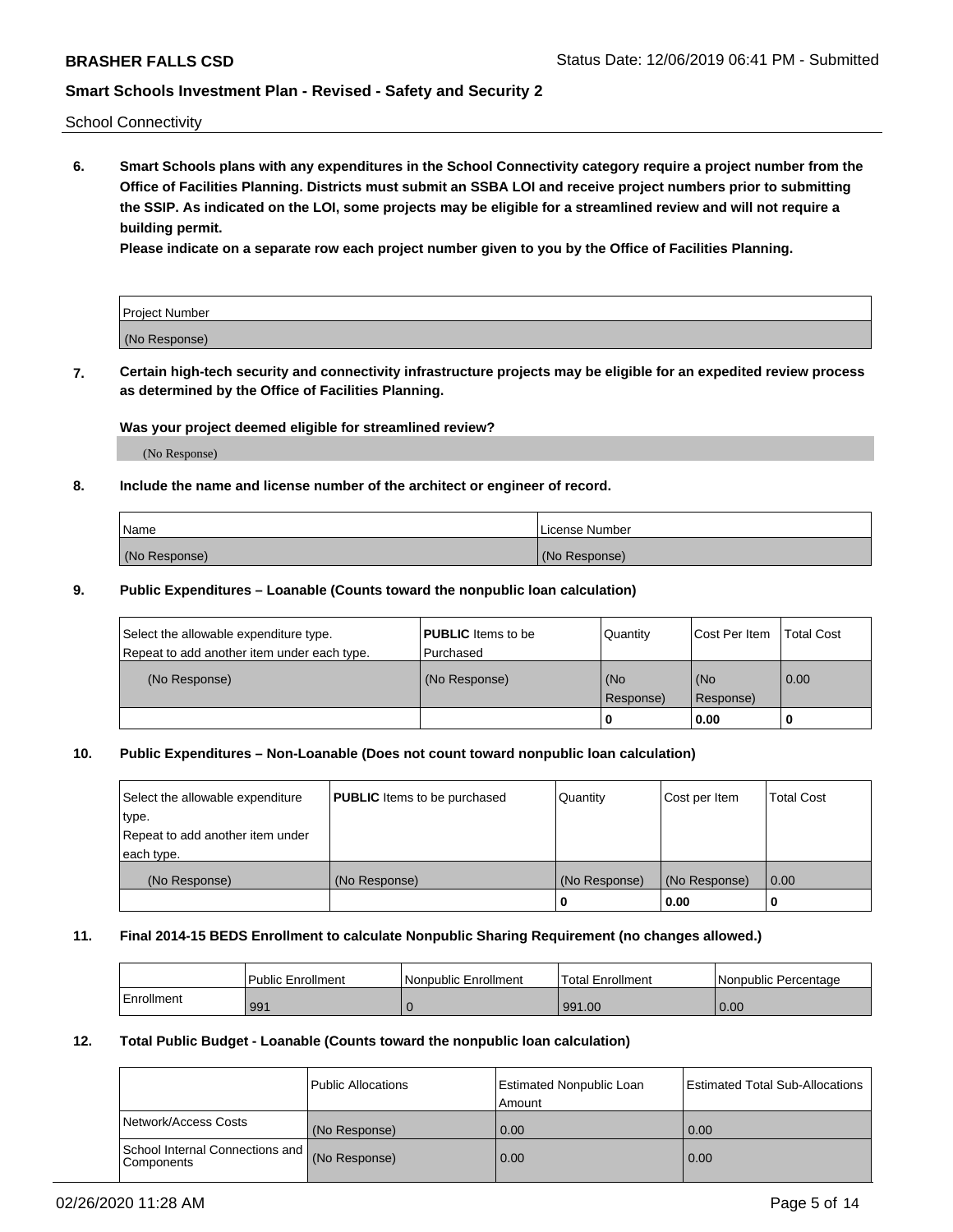School Connectivity

|                | Public Allocations | <b>Estimated Nonpublic Loan</b><br>l Amount | <b>Estimated Total Sub-Allocations</b> |
|----------------|--------------------|---------------------------------------------|----------------------------------------|
| l Other        | (No Response)      | 0.00                                        | 0.00                                   |
| <b>Totals:</b> | 0.00               | 0                                           |                                        |

## **13. Total Public Budget – Non-Loanable (Does not count toward the nonpublic loan calculation)**

| Sub-<br>Allocation |
|--------------------|
| (No Response)      |
| (No Response)      |
| (No Response)      |
| (No Response)      |
| (No Response)      |
| (No Response)      |
| (No Response)      |
| 0.00               |
|                    |

## **14. School Connectivity Totals**

|                          | Total Sub-Allocations |
|--------------------------|-----------------------|
| Total Loanable Items     | 0.00                  |
| Total Non-Ioanable Items | 0.00                  |
| Totals:                  |                       |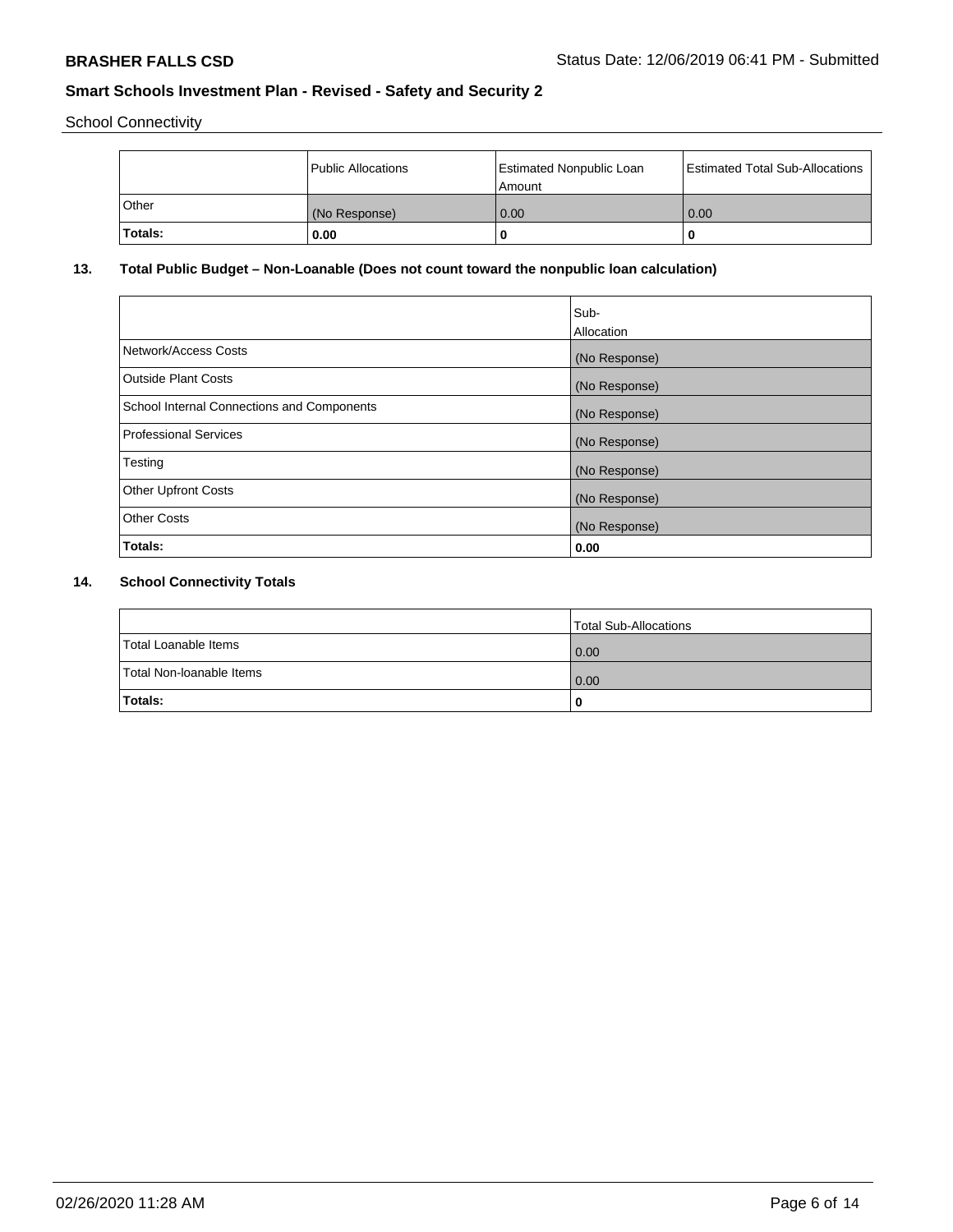Community Connectivity (Broadband and Wireless)

**1. Describe how you intend to use Smart Schools Bond Act funds for high-speed broadband and/or wireless connectivity projects in the community.**

(No Response)

**2. Please describe how the proposed project(s) will promote student achievement and increase student and/or staff access to the Internet in a manner that enhances student learning and/or instruction outside of the school day and/or school building.**

(No Response)

**3. Community connectivity projects must comply with all the necessary local building codes and regulations (building and related permits are not required prior to plan submission).**

 $\Box$  I certify that we will comply with all the necessary local building codes and regulations.

**4. Please describe the physical location of the proposed investment.**

(No Response)

**5. Please provide the initial list of partners participating in the Community Connectivity Broadband Project, along with their Federal Tax Identification (Employer Identification) number.**

| <b>Project Partners</b> | l Federal ID # |
|-------------------------|----------------|
| (No Response)           | (No Response)  |

**6. Please detail the type, quantity, per unit cost and total cost of the eligible items under each sub-category.**

| Select the allowable expenditure | Item to be purchased | Quantity      | Cost per Item | <b>Total Cost</b> |
|----------------------------------|----------------------|---------------|---------------|-------------------|
| type.                            |                      |               |               |                   |
| Repeat to add another item under |                      |               |               |                   |
| each type.                       |                      |               |               |                   |
| (No Response)                    | (No Response)        | (No Response) | (No Response) | 0.00              |
|                                  |                      | o             | 0.00          |                   |

**7. If you are submitting an allocation for Community Connectivity, complete this table.**

**Note that the calculated Total at the bottom of the table must equal the Total allocation for this category that you entered in the SSIP Overview overall budget.**

|                                    | Sub-Allocation |
|------------------------------------|----------------|
| Network/Access Costs               | (No Response)  |
| Outside Plant Costs                | (No Response)  |
| <b>Tower Costs</b>                 | (No Response)  |
| <b>Customer Premises Equipment</b> | (No Response)  |
| <b>Professional Services</b>       | (No Response)  |
| Testing                            | (No Response)  |
| <b>Other Upfront Costs</b>         | (No Response)  |
| <b>Other Costs</b>                 | (No Response)  |
| Totals:                            | 0.00           |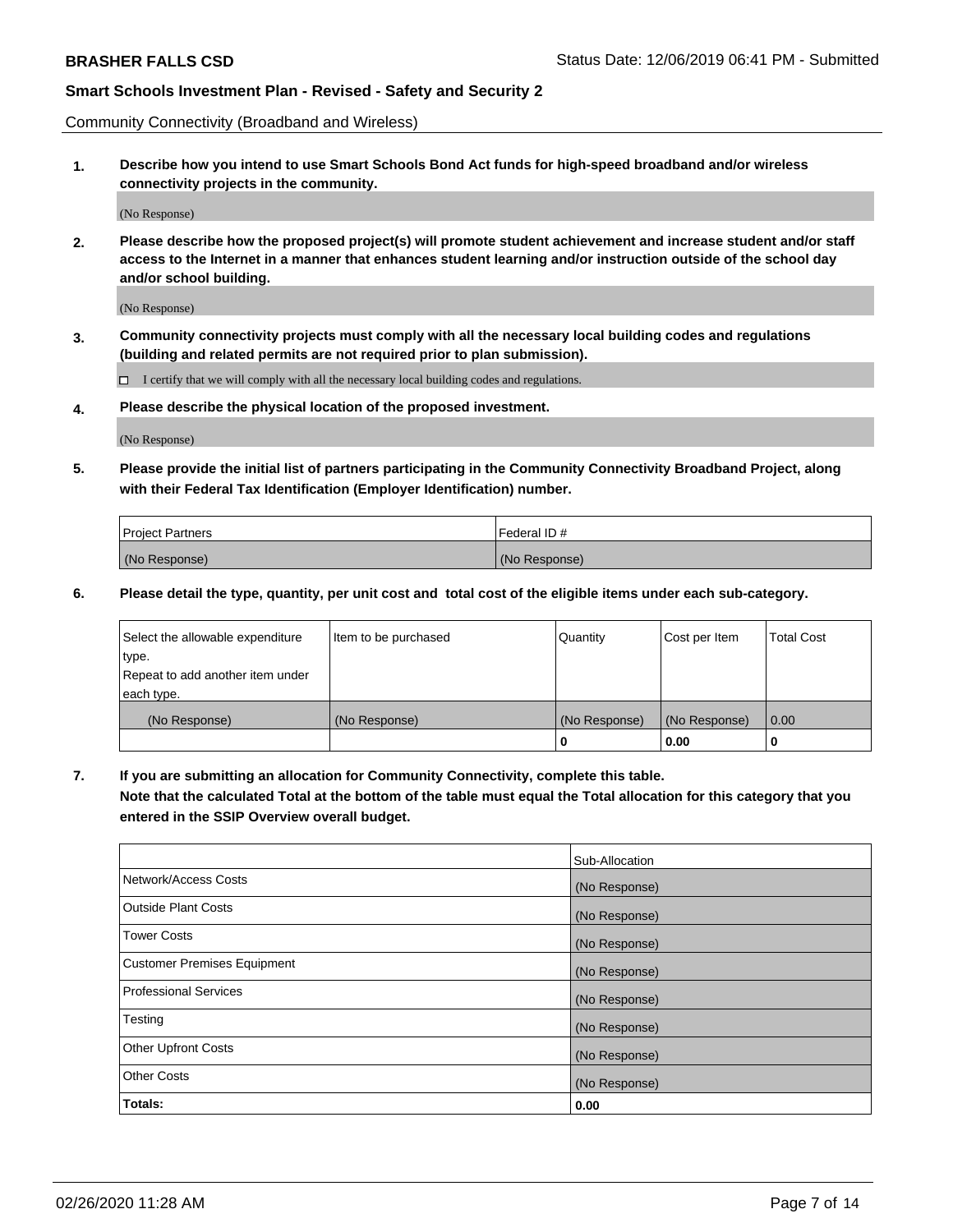### Classroom Learning Technology

**1. In order for students and faculty to receive the maximum benefit from the technology made available under the Smart Schools Bond Act, their school buildings must possess sufficient connectivity infrastructure to ensure that devices can be used during the school day. Smart Schools Investment Plans must demonstrate that sufficient infrastructure that meets the Federal Communications Commission's 100 Mbps per 1,000 students standard currently exists in the buildings where new devices will be deployed, or is a planned use of a portion of Smart Schools Bond Act funds, or is under development through another funding source. Smart Schools Bond Act funds used for technology infrastructure or classroom technology investments must increase the number of school buildings that meet or exceed the minimum speed standard of 100 Mbps per 1,000 students and staff within 12 months. This standard may be met on either a contracted 24/7 firm service or a**

- **"burstable" capability. If the standard is met under the burstable criteria, it must be:**
- **1. Specifically codified in a service contract with a provider, and**

**2. Guaranteed to be available to all students and devices as needed, particularly during periods of high demand, such as computer-based testing (CBT) periods.**

**Please describe how your district already meets or is planning to meet this standard within 12 months of plan submission.**

(No Response)

- **1a. If a district believes that it will be impossible to meet this standard within 12 months, it may apply for a waiver of this requirement, as described on the Smart Schools website. The waiver must be filed and approved by SED prior to submitting this survey.**
	- By checking this box, you are certifying that the school district has an approved waiver of this requirement on file with the New York State Education Department.
- **2. Connectivity Speed Calculator (Required). If the district currently meets the required speed, enter "Currently Met" in the last box: Expected Date When Required Speed Will be Met.**

|                  | l Number of     | Required Speed | Current Speed in | <b>Expected Speed</b> | <b>Expected Date</b>                |
|------------------|-----------------|----------------|------------------|-----------------------|-------------------------------------|
|                  | <b>Students</b> | l in Mbps      | l Mbps           | to be Attained        | When Required                       |
|                  |                 |                |                  |                       | Within 12 Months  Speed Will be Met |
| Calculated Speed | (No Response)   | 0.00           | (No Response)    | l (No Response)       | (No Response)                       |

**3. If the district wishes to have students and staff access the Internet from wireless devices within the school building, or in close proximity to it, it must first ensure that it has a robust Wi-Fi network in place that has sufficient bandwidth to meet user demand.**

**Please describe how you have quantified this demand and how you plan to meet this demand.**

(No Response)

**4. All New York State public school districts are required to complete and submit an Instructional Technology Plan survey to the New York State Education Department in compliance with Section 753 of the Education Law and per Part 100.12 of the Commissioner's Regulations.**

**Districts that include educational technology purchases as part of their Smart Schools Investment Plan must have a submitted and approved Instructional Technology Plan survey on file with the New York State Education Department.**

- By checking this box, you are certifying that the school district has an approved Instructional Technology Plan survey on file with the New York State Education Department.
- **5. Describe the devices you intend to purchase and their compatibility with existing or planned platforms or systems. Specifically address the adequacy of each facility's electrical, HVAC and other infrastructure necessary to install and support the operation of the planned technology.**

(No Response)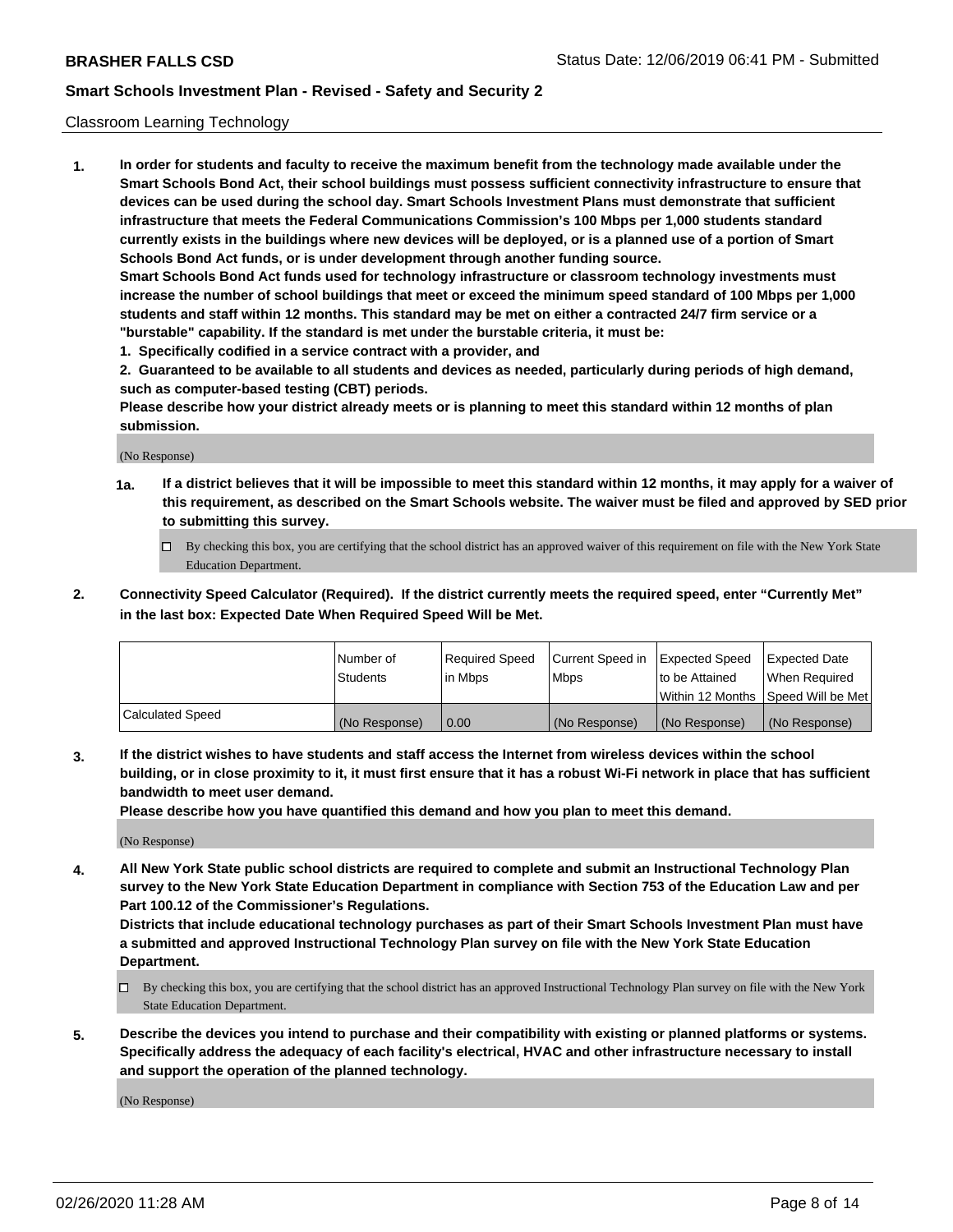### Classroom Learning Technology

- **6. Describe how the proposed technology purchases will:**
	- **> enhance differentiated instruction;**
	- **> expand student learning inside and outside the classroom;**
	- **> benefit students with disabilities and English language learners; and**
	- **> contribute to the reduction of other learning gaps that have been identified within the district.**

**The expectation is that districts will place a priority on addressing the needs of students who struggle to succeed in a rigorous curriculum. Responses in this section should specifically address this concern and align with the district's Instructional Technology Plan (in particular Question 2 of E. Curriculum and Instruction: "Does the district's instructional technology plan address the needs of students with disabilities to ensure equitable access to instruction, materials and assessments?" and Question 3 of the same section: "Does the district's instructional technology plan address the provision of assistive technology specifically for students with disabilities to ensure access to and participation in the general curriculum?")**

**In addition, describe how the district ensures equitable access to instruction, materials and assessments and participation in the general curriculum for both SWD and English Language Learners/Multilingual Learners (ELL/MLL) students.**

(No Response)

**7. Where appropriate, describe how the proposed technology purchases will enhance ongoing communication with parents and other stakeholders and help the district facilitate technology-based regional partnerships, including distance learning and other efforts.**

(No Response)

**8. Describe the district's plan to provide professional development to ensure that administrators, teachers and staff can employ the technology purchased to enhance instruction successfully.**

**Note: This response should be aligned and expanded upon in accordance with your district's response to Question 1 of F. Professional Development of your Instructional Technology Plan: "Please provide a summary of professional development offered to teachers and staff, for the time period covered by this plan, to support technology to enhance teaching and learning. Please include topics, audience and method of delivery within your summary."**

(No Response)

- **9. Districts must contact one of the SUNY/CUNY teacher preparation programs listed on the document on the left side of the page that supplies the largest number of the district's new teachers to request advice on innovative uses and best practices at the intersection of pedagogy and educational technology.**
	- By checking this box, you certify that you have contacted the SUNY/CUNY teacher preparation program that supplies the largest number of your new teachers to request advice on these issues.
	- **9a. Please enter the name of the SUNY or CUNY Institution that you contacted.**

(No Response)

**9b. Enter the primary Institution phone number.**

(No Response)

**9c. Enter the name of the contact person with whom you consulted and/or will be collaborating with on innovative uses of technology and best practices.**

(No Response)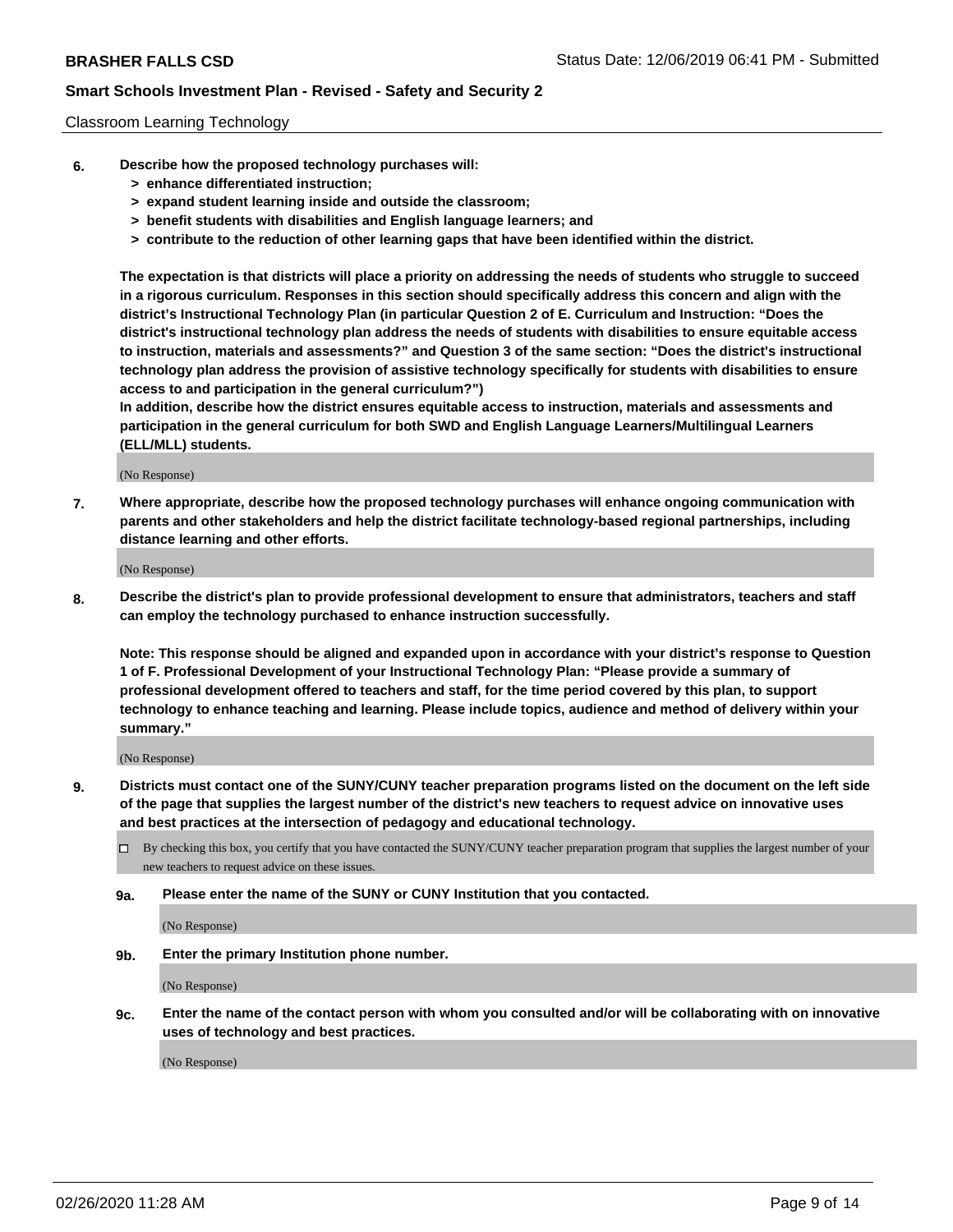### Classroom Learning Technology

**10. To ensure the sustainability of technology purchases made with Smart Schools funds, districts must demonstrate a long-term plan to maintain and replace technology purchases supported by Smart Schools Bond Act funds. This sustainability plan shall demonstrate a district's capacity to support recurring costs of use that are ineligible for Smart Schools Bond Act funding such as device maintenance, technical support, Internet and wireless fees, maintenance of hotspots, staff professional development, building maintenance and the replacement of incidental items. Further, such a sustainability plan shall include a long-term plan for the replacement of purchased devices and equipment at the end of their useful life with other funding sources.**

 $\Box$  By checking this box, you certify that the district has a sustainability plan as described above.

**11. Districts must ensure that devices purchased with Smart Schools Bond funds will be distributed, prepared for use, maintained and supported appropriately. Districts must maintain detailed device inventories in accordance with generally accepted accounting principles.**

By checking this box, you certify that the district has a distribution and inventory management plan and system in place.

### **12. Please detail the type, quantity, per unit cost and total cost of the eligible items under each sub-category.**

| Select the allowable expenditure<br>type.<br>Repeat to add another item under | Item to be Purchased | Quantity      | Cost per Item | <b>Total Cost</b> |
|-------------------------------------------------------------------------------|----------------------|---------------|---------------|-------------------|
| each type.<br>(No Response)                                                   | (No Response)        | (No Response) | (No Response) | 0.00              |
|                                                                               |                      | 0             | 0.00          |                   |

### **13. Final 2014-15 BEDS Enrollment to calculate Nonpublic Sharing Requirement (no changes allowed.)**

|              | l Public Enrollment | <b>Nonpublic Enrollment</b> | <b>Total Enrollment</b> | Nonpublic<br>l Percentage |
|--------------|---------------------|-----------------------------|-------------------------|---------------------------|
| l Enrollment | 991                 |                             | 991.00                  | 0.00                      |

### **14. If you are submitting an allocation for Classroom Learning Technology complete this table.**

|                         | Public School Sub-Allocation | <b>Estimated Nonpublic Loan</b><br>Amount<br>(Based on Percentage Above) | Estimated Total Public and<br>Nonpublic Sub-Allocation |
|-------------------------|------------------------------|--------------------------------------------------------------------------|--------------------------------------------------------|
| Interactive Whiteboards | (No Response)                | 0.00                                                                     | 0.00                                                   |
| Computer Servers        | (No Response)                | 0.00                                                                     | 0.00                                                   |
| Desktop Computers       | (No Response)                | 0.00                                                                     | 0.00                                                   |
| <b>Laptop Computers</b> | (No Response)                | 0.00                                                                     | 0.00                                                   |
| <b>Tablet Computers</b> | (No Response)                | 0.00                                                                     | 0.00                                                   |
| Other Costs             | (No Response)                | 0.00                                                                     | 0.00                                                   |
| Totals:                 | 0.00                         | 0                                                                        | 0                                                      |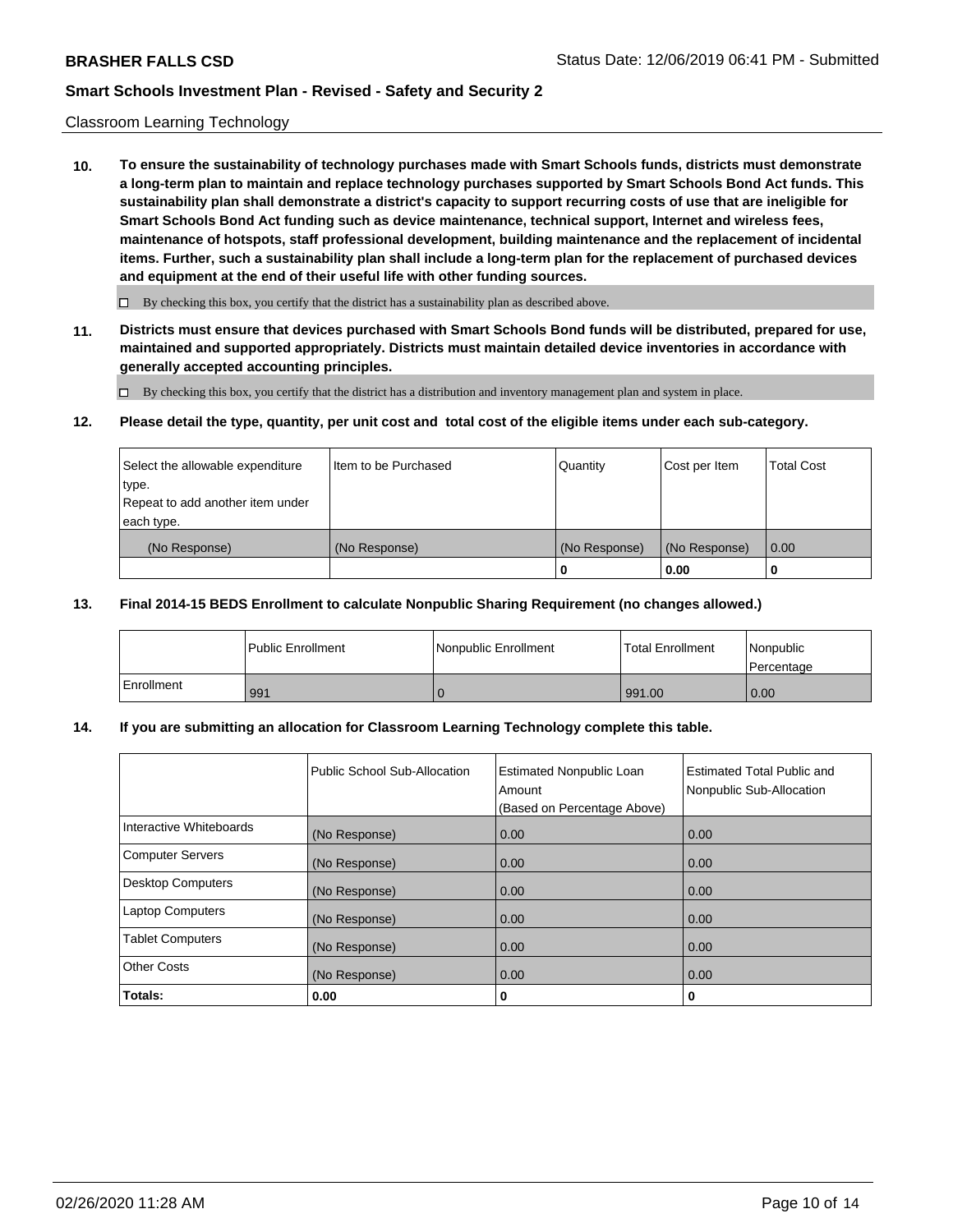### Pre-Kindergarten Classrooms

**1. Provide information regarding how and where the district is currently serving pre-kindergarten students and justify the need for additional space with enrollment projections over 3 years.**

(No Response)

- **2. Describe the district's plan to construct, enhance or modernize education facilities to accommodate prekindergarten programs. Such plans must include:**
	- **Specific descriptions of what the district intends to do to each space;**
	- **An affirmation that new pre-kindergarten classrooms will contain a minimum of 900 square feet per classroom;**
	- **The number of classrooms involved;**
	- **The approximate construction costs per classroom; and**
	- **Confirmation that the space is district-owned or has a long-term lease that exceeds the probable useful life of the improvements.**

(No Response)

**3. Smart Schools Bond Act funds may only be used for capital construction costs. Describe the type and amount of additional funds that will be required to support ineligible ongoing costs (e.g. instruction, supplies) associated with any additional pre-kindergarten classrooms that the district plans to add.**

(No Response)

**4. All plans and specifications for the erection, repair, enlargement or remodeling of school buildings in any public school district in the State must be reviewed and approved by the Commissioner. Districts that plan capital projects using their Smart Schools Bond Act funds will undergo a Preliminary Review Process by the Office of Facilities Planning.**

**Please indicate on a separate row each project number given to you by the Office of Facilities Planning.**

| Project Number |  |
|----------------|--|
| (No Response)  |  |
|                |  |

**5. Please detail the type, quantity, per unit cost and total cost of the eligible items under each sub-category.**

| Select the allowable expenditure | Item to be purchased | Quantity      | Cost per Item | <b>Total Cost</b> |
|----------------------------------|----------------------|---------------|---------------|-------------------|
| type.                            |                      |               |               |                   |
| Repeat to add another item under |                      |               |               |                   |
| each type.                       |                      |               |               |                   |
| (No Response)                    | (No Response)        | (No Response) | (No Response) | 0.00              |
|                                  |                      | U             | 0.00          |                   |

**6. If you have made an allocation for Pre-Kindergarten Classrooms, complete this table. Note that the calculated Total at the bottom of the table must equal the Total allocation for this category that you entered in the SSIP Overview overall budget.**

|                                          | Sub-Allocation |
|------------------------------------------|----------------|
| Construct Pre-K Classrooms               | (No Response)  |
| Enhance/Modernize Educational Facilities | (No Response)  |
| <b>Other Costs</b>                       | (No Response)  |
| Totals:                                  | 0.00           |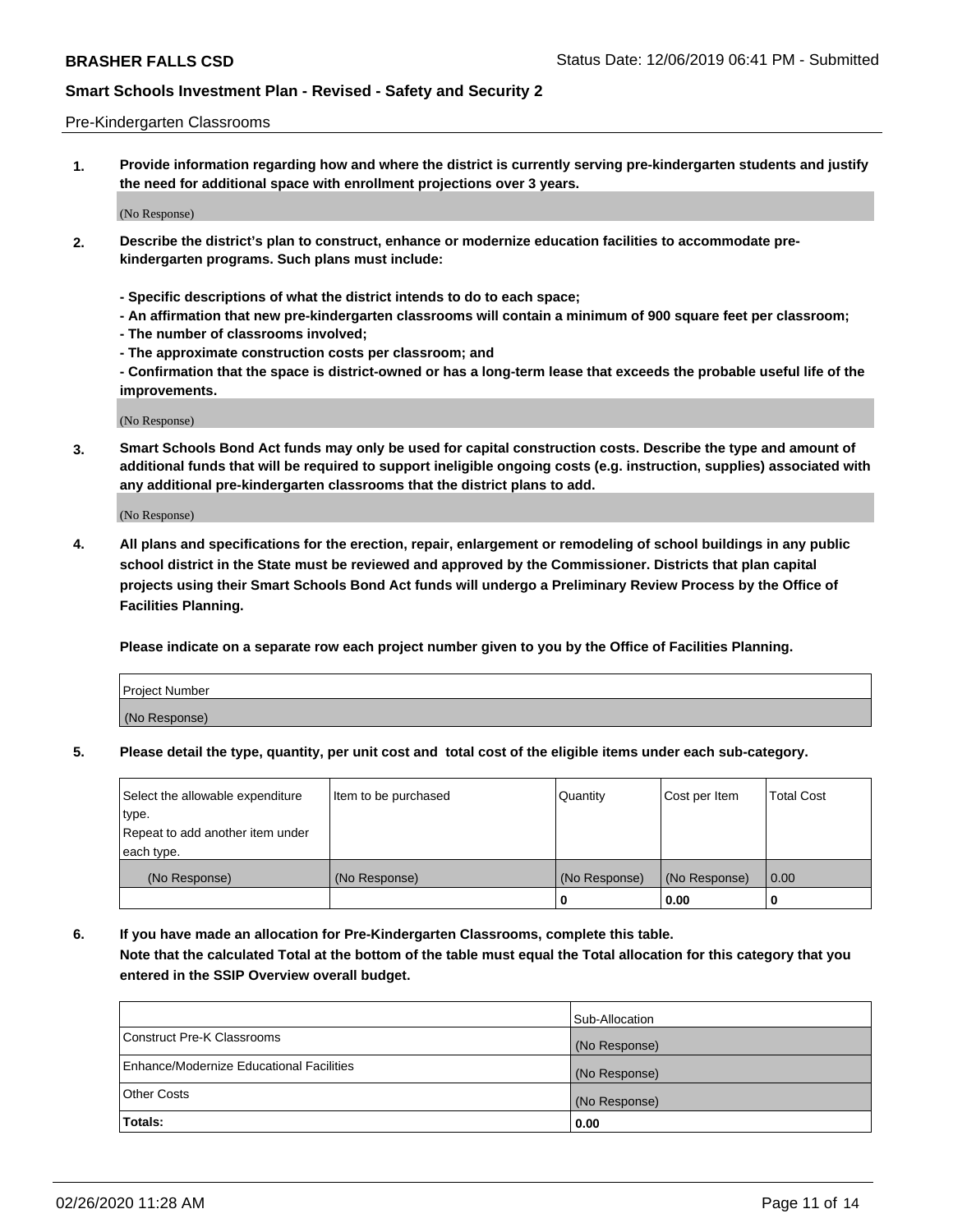Replace Transportable Classrooms

**1. Describe the district's plan to construct, enhance or modernize education facilities to provide high-quality instructional space by replacing transportable classrooms.**

(No Response)

**2. All plans and specifications for the erection, repair, enlargement or remodeling of school buildings in any public school district in the State must be reviewed and approved by the Commissioner. Districts that plan capital projects using their Smart Schools Bond Act funds will undergo a Preliminary Review Process by the Office of Facilities Planning.**

**Please indicate on a separate row each project number given to you by the Office of Facilities Planning.**

| Project Number |  |
|----------------|--|
|                |  |
|                |  |
|                |  |
| (No Response)  |  |
|                |  |
|                |  |

**3. For large projects that seek to blend Smart Schools Bond Act dollars with other funds, please note that Smart Schools Bond Act funds can be allocated on a pro rata basis depending on the number of new classrooms built that directly replace transportable classroom units.**

**If a district seeks to blend Smart Schools Bond Act dollars with other funds describe below what other funds are being used and what portion of the money will be Smart Schools Bond Act funds.**

(No Response)

**4. Please detail the type, quantity, per unit cost and total cost of the eligible items under each sub-category.**

| Select the allowable expenditure | Item to be purchased | Quantity      | Cost per Item | Total Cost |
|----------------------------------|----------------------|---------------|---------------|------------|
| ∣type.                           |                      |               |               |            |
| Repeat to add another item under |                      |               |               |            |
| each type.                       |                      |               |               |            |
| (No Response)                    | (No Response)        | (No Response) | (No Response) | 0.00       |
|                                  |                      | u             | 0.00          |            |

**5. If you have made an allocation for Replace Transportable Classrooms, complete this table. Note that the calculated Total at the bottom of the table must equal the Total allocation for this category that you entered in the SSIP Overview overall budget.**

|                                                | Sub-Allocation |
|------------------------------------------------|----------------|
| Construct New Instructional Space              | (No Response)  |
| Enhance/Modernize Existing Instructional Space | (No Response)  |
| Other Costs                                    | (No Response)  |
| Totals:                                        | 0.00           |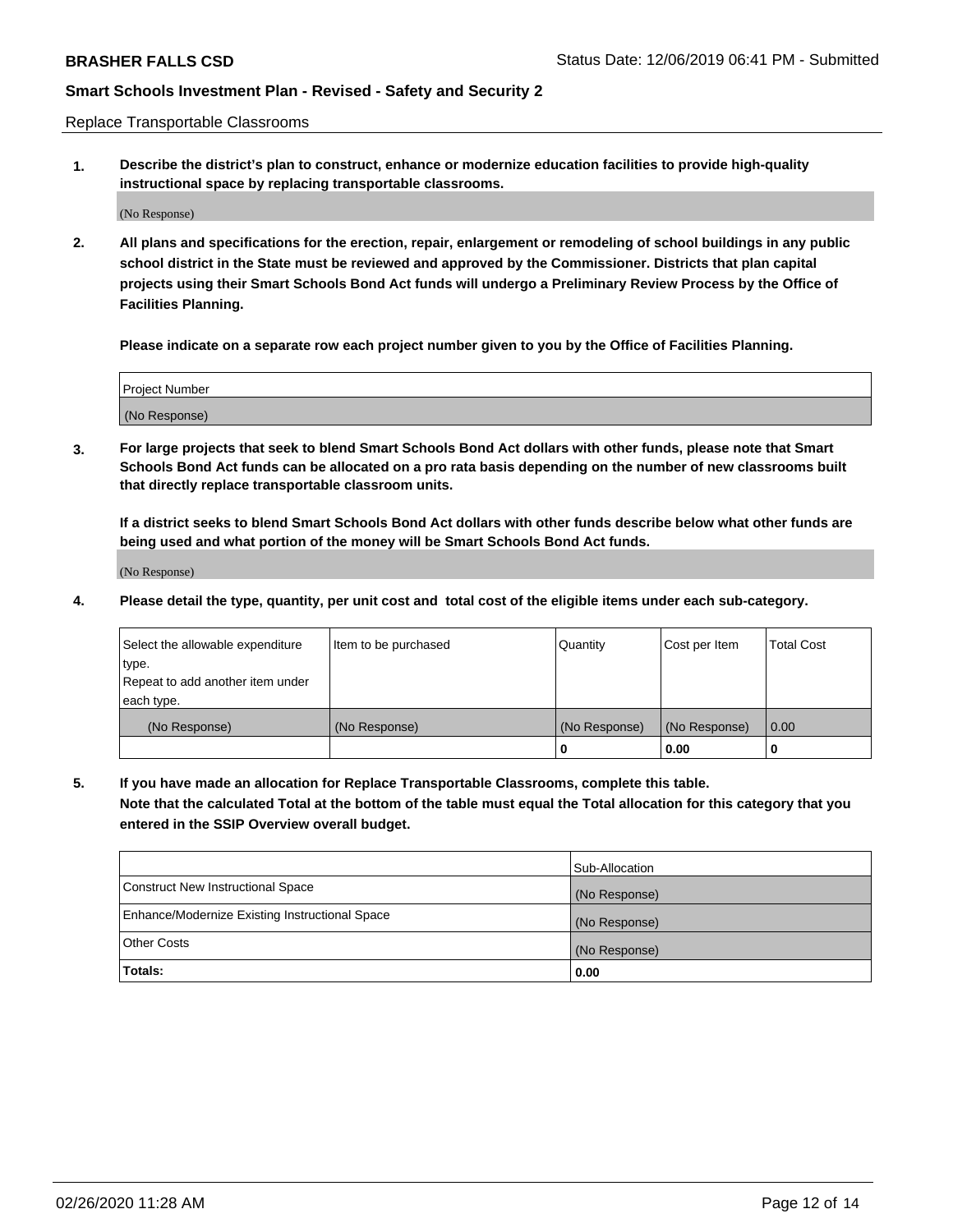### High-Tech Security Features

## **1. Describe how you intend to use Smart Schools Bond Act funds to install high-tech security features in school buildings and on school campuses.**

Safety and Security plans include a number of components. One of the components is Emergency Notification. The school buildings at Brasher Falls currently rely on an antiquated Emergency Notification system. The Emergency Notification system in some locations in the buiding are no longer operational, and some of them work intermittently. This creates a serious risk if an emergency were to occur. Some locations might not receive a notification that an interuder was in the building or a person had been injured and the students and staff were to remain out of the halls. Brasher falls is proposing installing a new IP based system which would be more reliable and reach un-serviced areas of the building. Messages could be delivered on time and accurately. Additionally, they can re-use the existing Analog cables to reduce the over all cost of the project. Unlike existing traditional systems, messages can be directed to specific areas of the district so a message could go to one group of classrooms. Messages could be pre-loaded on the server for immediate access and the system is accessible for the IP based Phone system that exists in the buildings. An administrator could reach the system from any location in the building or from their cell phone by accessing a specific extension.

**2. All plans and specifications for the erection, repair, enlargement or remodeling of school buildings in any public school district in the State must be reviewed and approved by the Commissioner. Smart Schools plans with any expenditures in the High-Tech Security category require a project number from the Office of Facilities Planning. Districts must submit an SSBA LOI and receive project numbers prior to submitting the SSIP. As indicated on the LOI, some projects may be eligible for a streamlined review and will not require a building permit. Please indicate on a separate row each project number given to you by the Office of Facilities Planning.**

| Project Number        |  |
|-----------------------|--|
| 51-01-01-04-7-999-BA2 |  |

- **3. Was your project deemed eligible for streamlined Review?**
	- Yes
	- $\square$  No
	- **3a. Districts with streamlined projects must certify that they have reviewed all installations with their licensed architect or engineer of record, and provide that person's name and license number. The licensed professional must review the products and proposed method of installation prior to implementation and review the work during and after completion in order to affirm that the work was code-compliant, if requested.**

By checking this box, you certify that the district has reviewed all installations with a licensed architect or engineer of record.

**4. Include the name and license number of the architect or engineer of record.**

| <b>Name</b> | License Number |
|-------------|----------------|
| James King  | 15925          |

**5. Please detail the type, quantity, per unit cost and total cost of the eligible items under each sub-category.**

| Select the allowable expenditure<br>type. | Item to be purchased                                               | Quantity | Cost per Item | <b>Total Cost</b> |
|-------------------------------------------|--------------------------------------------------------------------|----------|---------------|-------------------|
| Repeat to add another item under          |                                                                    |          |               |                   |
| each type.                                |                                                                    |          |               |                   |
| <b>Electronic Security System</b>         | Tripp Lite Rack Shelf 1 RU                                         | 9        | 77.00         | 693.00            |
| <b>Electronic Security System</b>         | Tile Bridge for Ceiling Speaker<br><b>BOGEN</b>                    | 350      | 10.00         | 3.500.00          |
| <b>Electronic Security System</b>         | 22/2 STR OAS CL2P 1M BX Wire                                       | 30       | 88.00         | 2,640.00          |
| <b>Electronic Security System</b>         | <b>BOGEN Speaker with Baffles 25 volt</b><br>standard Bright White | 350      | 30.00         | 10.500.00         |